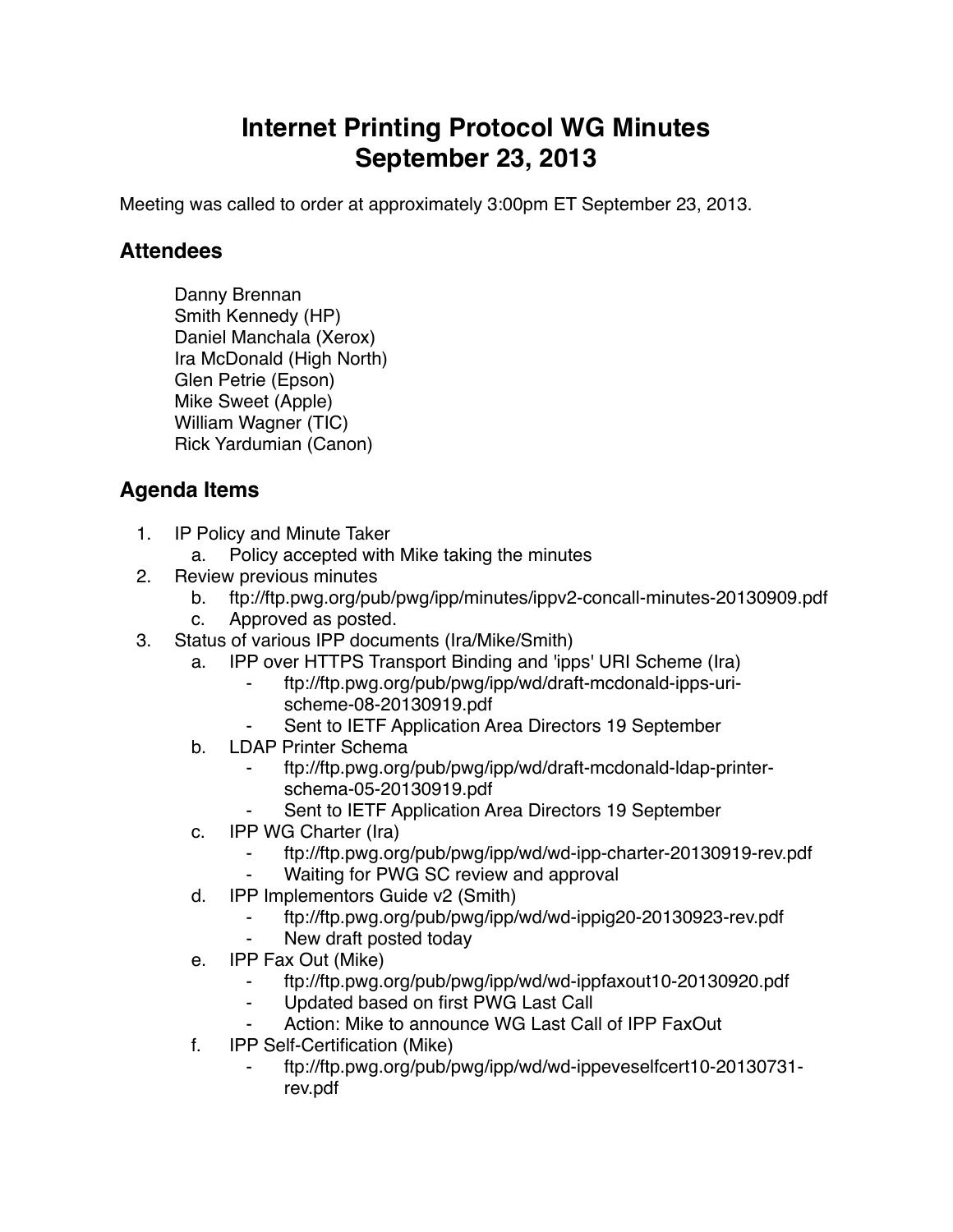- Waiting for new draft from Mike
- g. IPP Shared Infrastructure Extensions (Mike)
	- ⁃ ftp://ftp.pwg.org/pub/pwg/ipp/wd/wd-ippsix10-20130923-rev.pdf
	- ⁃ Prototype draft posted today
- 4. Review of IPP Transaction-based Printing Extensions (Mike)
	- a. ftp://ftp.pwg.org/pub/pwg/ipp/wd/wd-ipptrans10-20130922-rev.pdf
	- b. ftp://ftp.pwg.org/pub/pwg/ipp/wd/lcrc-ipptrans10.txt
	- c. 6.2.1 job-account-type: Make RECOMMENDED
	- d. printer-kind: Add OID for LDAP schema as PWG spec
	- e. 9.2, lines 747-748:
		- ⁃ "Printers MUST support the "job-accounting-user-id" Job Template Attribute".
		- ⁃ (drop job-account-type)
	- f. Action: Mike to post PWG Formal Vote of IPP Transaction-Based Printing **Extensions**
- 5. Proposal to add IPP firmware attributes from PWG 5110.1 (Mike)
	- a. http://www.pwg.org/archives/ipp/2013/017668.html
	- b. Email on 17 September 2013
	- c. printer-firmware-patches (text(MAX)) should be printer-firmware-patches (1setOf text(MAX))
		- Action: Ira/Joe to issue errata on IDS Attributes for multi-valued FirmwarePatches
	- d. Mike to put together the start of an IPP System Control Service 1.0 spec with these attributes.
- 6. Review of IPP Finishings v2.0 (Mike)
	- a. ftp://ftp.pwg.org/pub/pwg/ipp/wd/wd-ippfinishings20-20130814.pdf
	- b. Section 1, line 184: "specification" spelled wrong
	- c. Section 3.2:
		- Should consider coating/lamination using a named material (ink/ varnish/etc.), add a use case
		- Look at JDF for inspiration
	- d. Section 3.4:
		- ⁃ Add "Explicitly specifying the order of finishing operations"
	- e. Section 4:
		- Talk about order of finishing values is not defined, Printers MUST re-order as needed.
	- f. Section 5.1: Add "Note:" at the beginning of line 374
	- g. Stopped at section 5.1

## **Next Steps / Open Actions**

- Next IPP conference calls are October 7, 2013 and November 4, 2013 at 3pm ET
- Review updated IIG2
- Continue reviewing FIN2
- Action: Mike to announce WG Last Call of IPP FaxOut
- Action: Mike to post PWG Formal Vote of IPP Transaction-Based Printing